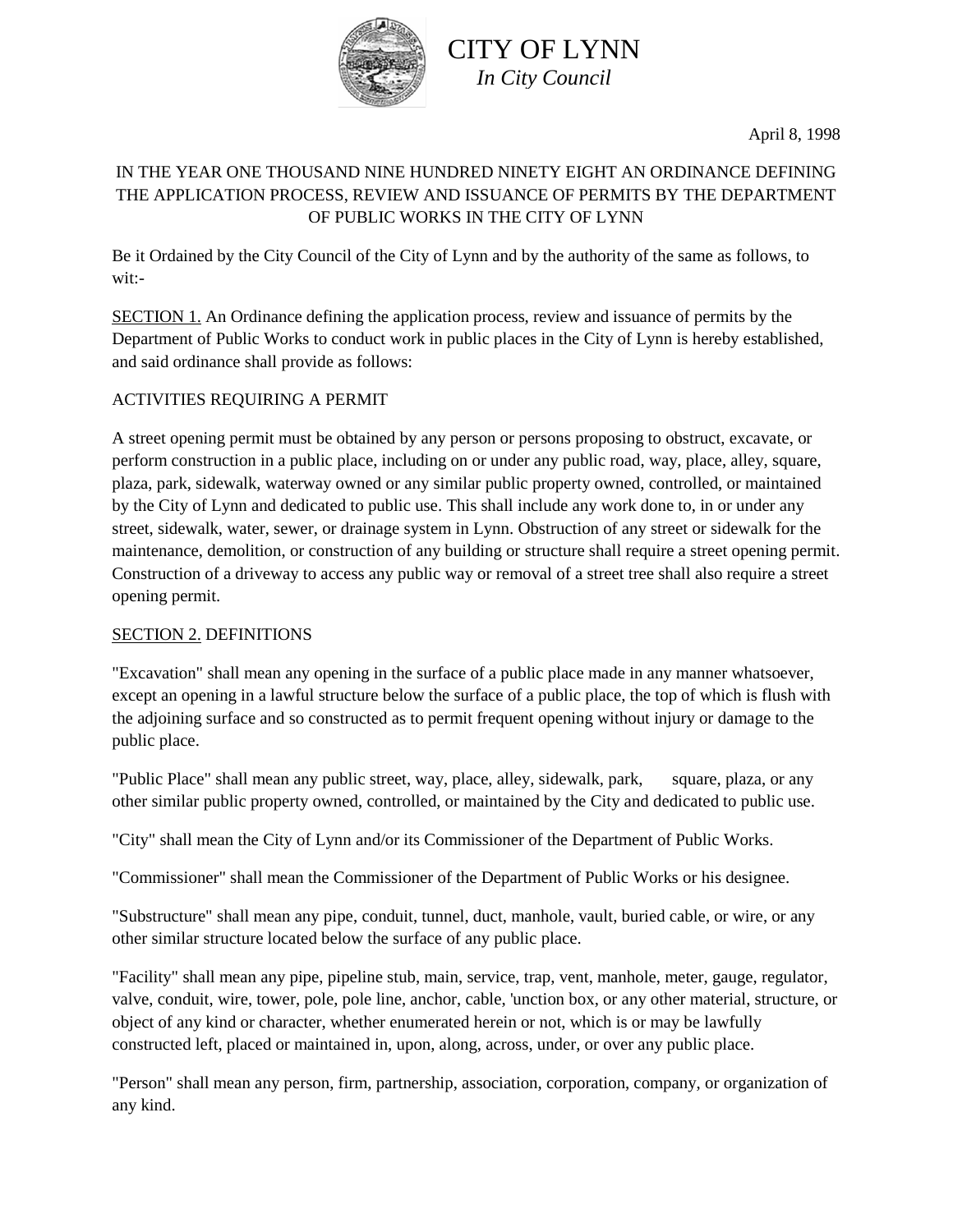

"Standard Specification (s)' shall mean the Massachusetts Highway Department's Standard Specifications for the Construction of Roadways and Bridges, as amended.

"Utility" shall mean a private company, corporation, or quasi-municipal corporation under the direction and control of the Department of Public Utilities.

"Newly Constructed. Reconstructed or Repaved Street" shall mean any street which has been newly constructed, reconstructed, or repaved within the past five (5) years.

# SECTION3. PERMIT APPLICATION

An application for permit to conduct an excavation or perform maintenance on existing facilities within a public place must be filed with the City of Lynn before preliminary investigation will be made for permit issue. Standard application forms for a permit may be secured from the Lynn Department of Public Works. Each application form shall be completely filled in, signed, and delivered to the Lynn Department of Public Works. Additional information related to the purpose of the permit and the proposed location of work and shall be provided with the permit application to the extent determined necessary by the Commissioner. Work determined to be of a major scope, as determined by the Commissioner, plans prepared by a Professional Engineer shall be submitted, in duplicate, with the permit application

The Applicant will be required to disclose the methods and materials proposed to be used. In the event the Applicant discovers that additional work or repairs not designated in the original permit must be done in the same location, the Applicant shall make an additional application to the City of Lynn for a permit to authorize the additional work in the same manner as the first permit. A determination shall be made by the Commissioner if the additional work shall require an additional permit to be issued or shall be treated as an amendment to the original permit. The Applicant shall be responsible for payment of all additional fees related to the additional work at the time of the determination.

This permit is issued and accepted on the condition that the person accepting it shall not disturb nor interfere with any conduits, culverts, covers, pipes, drains, storm drains, catch basins, hydrants, or pumping stations belonging to the City or the Lynn Water & Sewer Commission used in the laying out\* construction, maintenance j or operation of the water, sewer and drainage systems or any water, sewer or drainage project and shall not interfere with the repair, relocation and flowage of said system nor shall reimbursement be required for any cost of relocation or removal of tracks, conduits, pipes, wires or poles or other property located in the public way or domain of the City or the Lynn Water & Sewer Commission which so interfere.

## A. Rejection of Application

- 1. When it appears that the work called for in an application would not conform to City regulation or cause substantial or needless damage to a highway, or create excessive disturbances to traffic exceptionally, dangerous conditions not commensurate with the benefits to the Applicant, the request for a permit shall be denied.
- 2. The Commissioner may refuse to issue a permit to any person, company, or utility when, in his opinion, work performed under a permit previously issued to the Applicant has not been properly executed, or when said Applicant has failed to reimburse the City for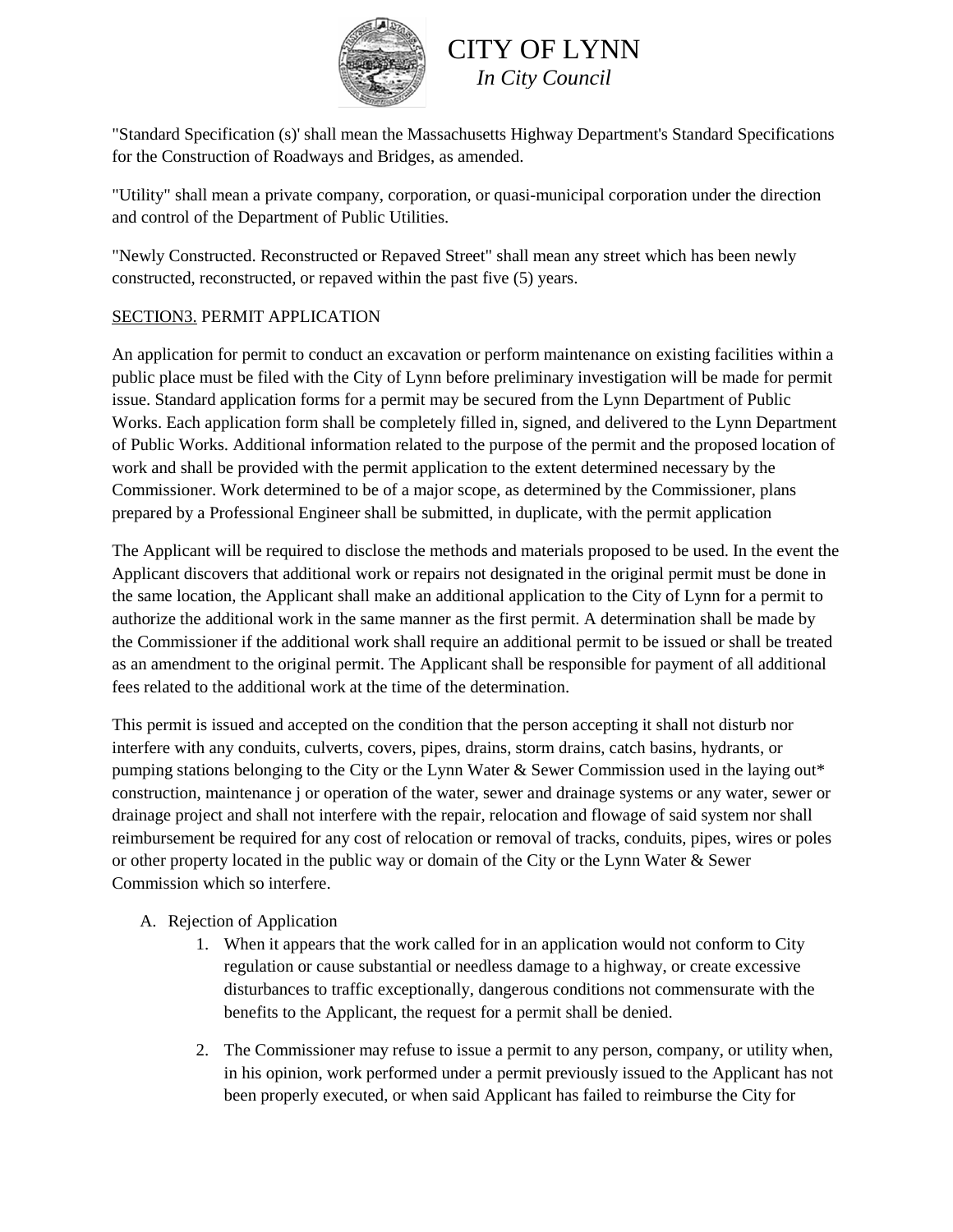



recoverable charges billed under terms governing a previous permit.

# SECTION 4. BOND REQUIREMENTS

Prior to the issuance of a permit, the Applicant shall deposit with the City a Bond in an amount and form as shall be determined by the City of Lynn. Subject to the minimum amounts stated below, the bond amount may be established separately for each permit so that the City will be protected against loss in the event of the failure of the permit holder to complete the work or to reimburse the City for restoration involving the work or encroachment authorized by the permit.

The amount of Bond shall be computed on the basis of cost required to make proper restoration or repairs. An annual blanket bond, 'acceptable to the"' Commissioner, may be deposited to avoid the inconvenience and expense of obtaining individual bonds for each permit requested. The cash bond shall be released to the applicant upon completion of the active construction authorized by the pen-nit. The Street Permit Bond shall be released to the permit holder upon the expiration of the guarantee period^ The guarantee period shall be for a period of three (3) years following the placement of the permanent patch. During the guarantee period, the Applicant shall be responsible for the restoration, repair, and maintenance of his work.

Minimum Bond Amounts:

- a. Cash Bond Certified Checker \$1,000.00 Payable to the City of Lynn, returnable after job has been completed to satisfaction of the city.
- b. Street Permit Bond \$5,000.00 in the name of the City of Lynn

## SECTIONS 5. INSURANCE REQUIREMENTS

Prior to the issuance of the permit, an applicant for a permit to work within a public place shall furnish to the City certificates of minimum insurance including automobile, property damage liability, bodily injury liability, and workmen's compensation insurance in the amounts determined by the City of Lynn. Insurance coverage shall be reviewed and updated periodically. These certificates shall contain g. provision that the insurance company will notify the certificate holder, by registered mail, at least 15 days in advance of any cancellation or material change.

#### SECTION 6. FEES

The Department of Public Works shall levy charges and fees as determined by the City of Lynn.

- a. Administrative Processing Fee: A \$50.00 administrative fee\* nonrefundable, is required for each permit requested, Fee is payable to the City of Lynn Department of Public Works.
- b. Unless otherwise exempted, an inspection fee will be charged for all street openings. The inspection fee will be determined by the area of the proposed excavation and will be remitted at the time the permit application is filed. Subsequent to completion of work, the inspection fee will be adjusted based upon the actual area of excavation and fees remitted prior to the release of the performance bond. Inspection fees are as follows: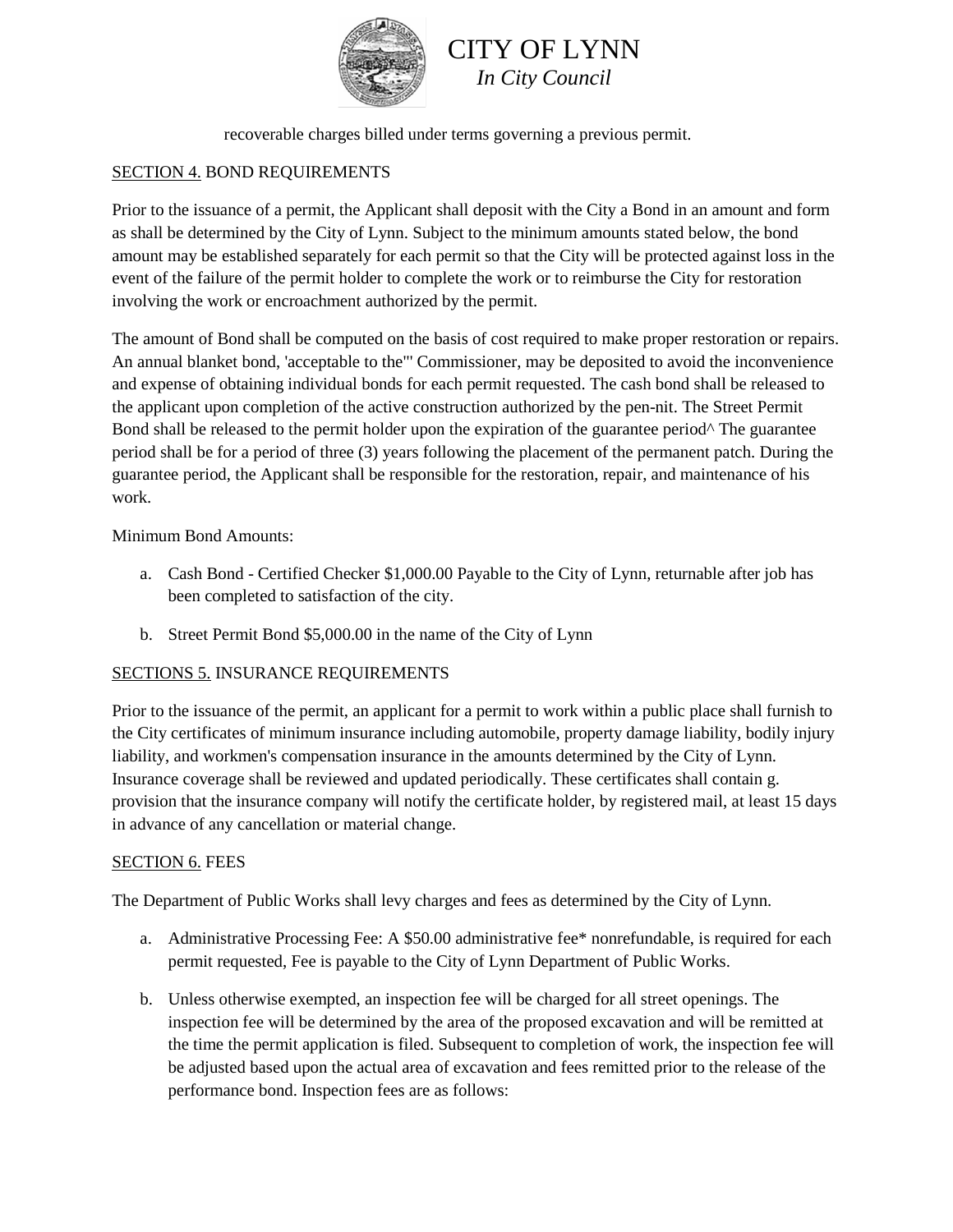

- 1. Inspection and Maintenance fee for Excavations up to 1 00 sq. ft. in area \$150.00
- 2. Each additional 100 sq. ft. or portion thereof \$50.00
- 3. Inspection and Maintenance fee for Soil Borings and Small Holes \$25.00

The inspection fee for soil borings and small holes may be modified and/or combined should a number of the borings/holes be located closely together as determined by the Commissioner.

## SECTION 7. ISSUANCE OF PERMIT

A permit shall be issued:

- a. After completion of all aspects of the application for permit.
- b. Upon receipt of bonds and insurance in the correct amounts; and approval of said bonds and insurance by the City Solicitor.
- c. After payment of all applicable fees, as required.
- d. Approved permits will be issued by the Department of Public' Works within five (5) full working days after the application for a permit has been- received in good order. A permit must be signed by the Commissioner, or his designee, before it becomes valid.
- e. The term of a permit is to be determined by the Commissioner, or his designee. Permits shall be issued for a time period not to exceed ninety (90) days; however, all permits will expire on November 15th
- f. The Applicant is forbidden to commence work until the above mentioned items have been completed, and the Applicant has notified the Engineer's Department at least twenty-four (24) hours in advance of the exact date and hour he proposes to begin work.

#### SECTION 8. EMERGENCY PERMITS

Nothing in this ordinance shall be construed to prevent the making of such excavations as may be necessary for the preservation of life or property, provided that the person making such excavation shall apply to the City for such permit on the first working day after such work is commenced. Before any excavation work is started, the person or utility excavating must contact all utilities and the City for on the spot locations.

## SECTION 9. REVOCATION OF PERMITS

Any permit issued by the City of Lynn is revocable immediately upon written notification to the Applicant.

## SECTION 10. DISPLAY OF PERMITS

A copy of the Permit shall be at the job site at all times for inspection by local Department of Public Works personnel, police, and other interested persons. To be valid, the permit must show the effective and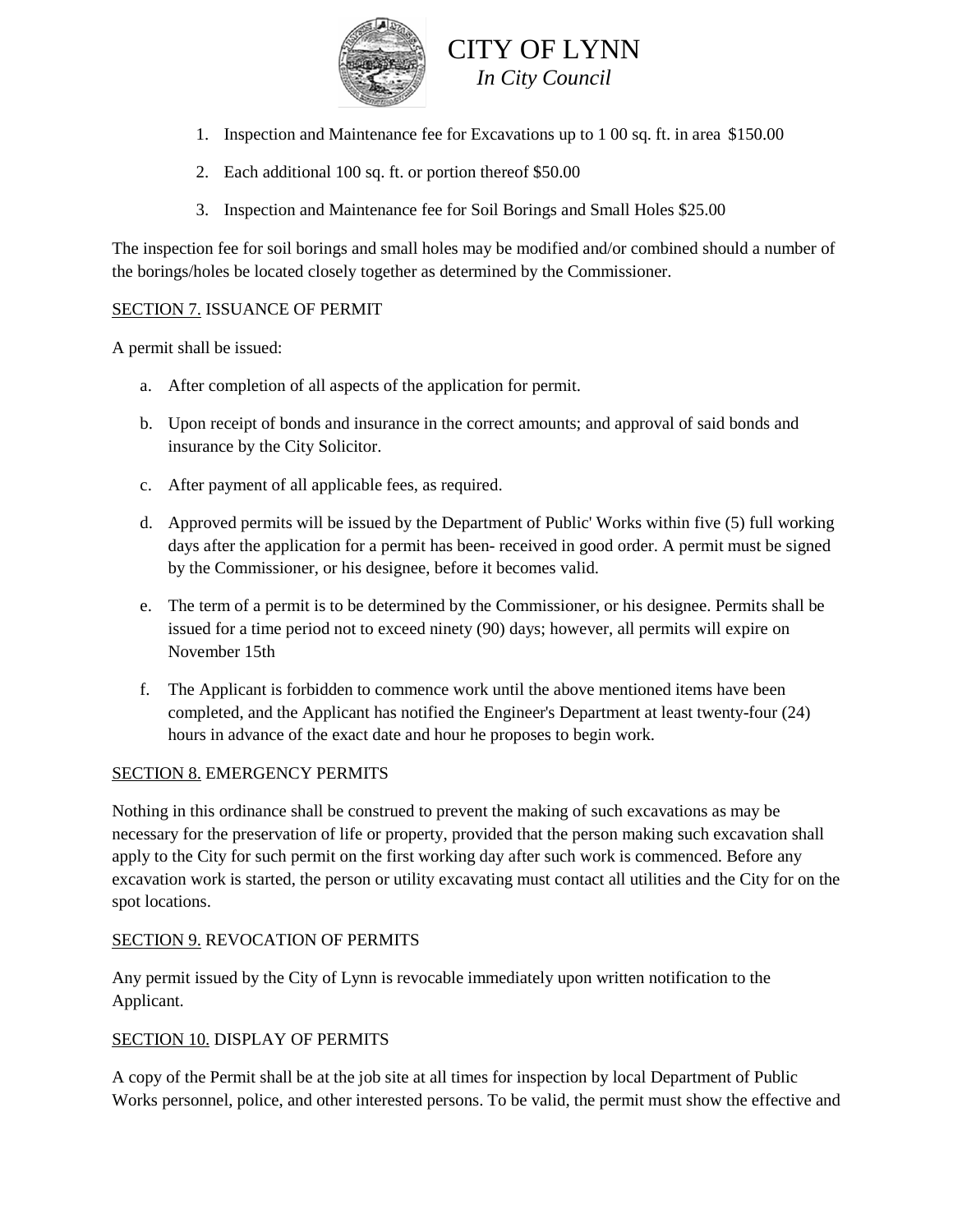

expiration dates and must be signed by the Commissioner or his designee. This regulation shall apply to subcontractors performing work on behalf of the Applicant.

## SECTION 11. EXTENSION OF TIME

All required work shall be completed in a manner satisfactory to the City before the expiration date shown on the permit except in cases where permanent repairs, such as loaming and seeding, must be made at a future date. Otherwise, the permit holder shall make written request to the City to allow for an extension of time. An extension of time may be granted at the discretion of the Commissioner upon written request by the Applicant stating the reason(s) for the request.

## SECTION 12. ADHERENCE TO PERMIT MANUAL

All work performed under permit shall be in line with the standard Department of Public Works of the City of Lynn specifications, requirements or rules, including but not limited to those requirements set forth in the "Permit Manual" on file in the office of the Commissioner of the Department of Public Works. The Commissioner shall be authorized to revise this manual and to determine the procedures for permit application, conditions of performing work in a public place, methods of construction/reconstruction and other relevant terms of a permit not addressed within the Permit Manual and not inconsistent with this ordinance.

## SECTION 13. INSPECTIONS

The City shall make such inspections as are reasonably necessary in the enforcement of these regulations. The City shall have the authority to promulgate and cause to be enforced such rules and regulations as may be reasonably necessary.

## SECTION 14. DRIVEWAY OPENING

The approval of a permit application for driveway construction shall be contingent on the following conditions:

- a. That the driveway opening approval shall be used strictly to provide access to adjoining property and not for the purpose of parking or servicing vehicles within the City right-of-way.
- b. The driveway shall be constructed in accordance with standard details and specifications for driveway openings and such changes as may be necessary to fit a particular condition. There shall be no charge to homeowners for curb cuts, where there is an existing driveway or house.
- c. Existing driveway openings fronting the property and which will not be in use shall be reconstructed to a normal sidewalk and curb cross section where such sidewalk and curb exists.
- d. No more than one combination entrance and. exit' shall be allowed for any property the frontage of-which is less than sixty (60'.) feet. Parcels having a frontage from sixty, (60') feet to; onehundred (100') feet will be permitted two (2) entrances if a minimum of ten (10') feet is used as a channelizing island. Driveway layouts for lots with a frontage greater than one hundred (100') feet for which more than two (2) entrances are requested shall be reviewed separately by the